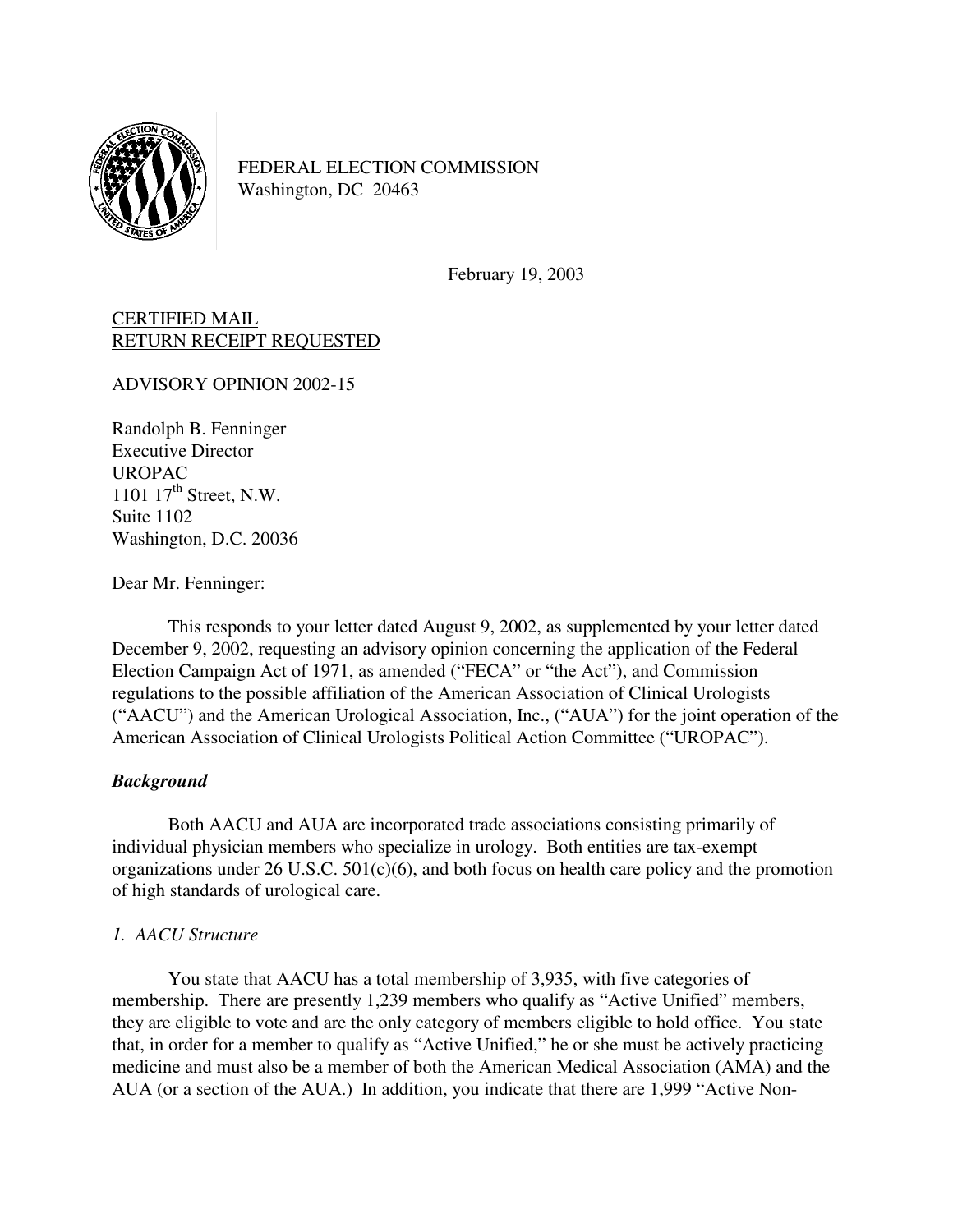Unified" members of AACU who are eligible to vote but are not eligible to hold office in AACU. Active Non-Unified members must be actively practicing medicine, but are not required to hold membership in both the AUA and AMA. You indicate that all but 458 of the 1,999 Active Non-Unified members are also members of the AUA or its sections. In addition, you state that there are 237 "Senior" members, 675 "Candidate" members, and 22 "Affiliate" members. Members in the latter three categories are not required to be actively practicing medicine and are not required to be members of any other organization. These 934 members are eligible to vote but cannot hold office. You state that, in sum, 2,780 of the 3,935 AACU members are also members of the AUA.

## *2. AUA Structure*

 $\overline{a}$ 

The AUA, with a total of 11,041 members, has eight categories of membership. Only "Active" members, of which there are 6,622, are eligible to hold office. The "Active" members, "Senior" members (2,179), and "Honorary" members (50) are the only members who are eligible to vote for officers of the AUA. You do not indicate that the AUA membership categories are linked in any way to membership in other organizations.

## *3. Relationship Between AACU and AUA*

 You note a number of overlaps between the board members, officers and employees of AACU and AUA. Your request identifies one person, William Gee, M.D., who is currently a member of both the AACU Board and the AUA Board.<sup>1</sup> All 12 members of the AACU Board of Directors are also members of the AUA. Similarly, all 16 members of the AUA Board of Directors are members of the AACU. You indicate that it is typical for a person to serve on the Board of Directors for one of the organizations and then later serve on the Board of Directors for the other organization.

You state that the AUA's Health Policy Committee, which deals most directly with governmental health policy and political issues and consists of 14 members, includes the current President of AACU, the immediate past AACU President, the current AACU Secretary-Treasurer, and four other members of the AACU Board of Directors. You further note that AACU president-elect Dr. Sushil Lacy is a member of the AUA Board. Moreover, the AUA bylaws require at least three members of the Health Policy Council to also be members of the AACU. AUA Bylaws, Article V, section 1.3. You state that all of the current AUA appointees to its own Health Policy Council are also AACU members. In addition, you state that three AUA committees have representation from the AACU: the Terminology Committee, Practice Management Committee and Health Policy Research and Survey Committee. Similarly, AUA members actively participate in AACU's committee. You state that the AACU bylaws provide for AUA representation on the Government Relations Committee. By virtue of AACU's requirement that its committees include Active Unified members, all AACU committees must include AUA members.

<sup>&</sup>lt;sup>1</sup> Dr. Gee also serves as the current chairman of the AUA Health Policy Committee and was a past president of the AACU.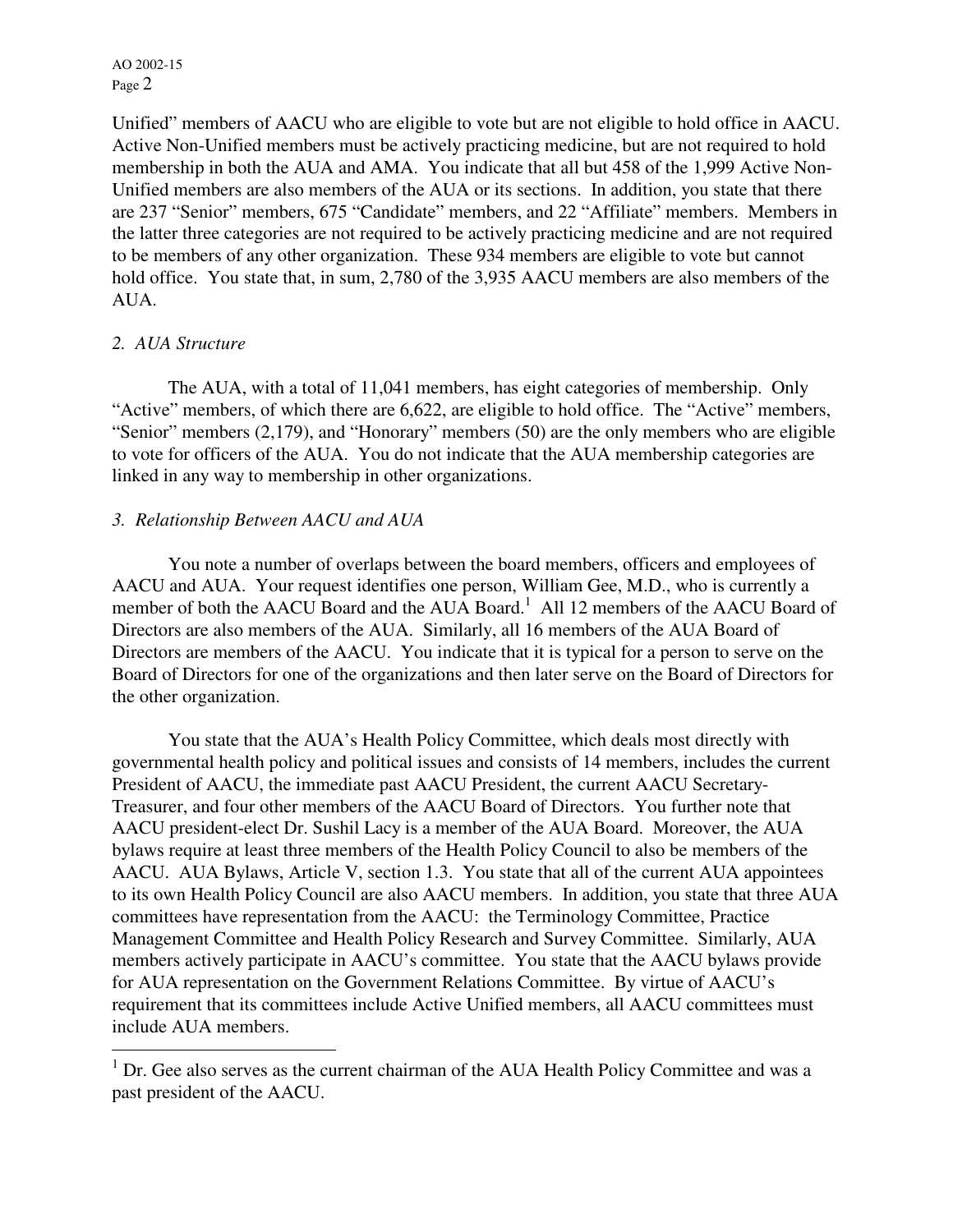You also provide other examples of regular interaction between the two organizations. You state that AACU's governance structure is specifically tailored to fit the AUA's regional structure by, for example, providing for the election of an at-large member of the AACU Board to represent each of the AUA's eight regional sections. The two groups engage in a number of reciprocal activities, including lecture exchanges, named sponsored lectures and courses at each other's meetings, and the formation of a combined Congressional agenda and legislative strategy established through the collaboration of the health policy staffs of both groups. This coordinated legislative strategy is effected, in part, through a shared contract lobbyist whose statements and actions represent the positions of both groups. You state that the AACU and AUA also work together to offer joint nominations for elected positions within the AMA, and the staffs of both the AACU and AUA collaborate to support the delegates elected to the AMA from either group. You state that the AUA contributes to the cost of the AACU Washington Update as part of a formal operating agreement between the two organizations. Moreover, you indicate that both the AACU and the AUA provide issue alerts and other information to a "key contact network," a grassroots network consisting of politically active urologists in every state who support the policy goals developed by the AUA and the AACU through their contacts with Members of Congress. You indicate that the key contact network was originally established by AACU, but the AUA currently maintains the network and members of both organizations serve as key contacts.

 On May 28, 2002, AACU and AUA entered into a formal affiliation agreement setting forth procedures for collaboration between the two groups and addressing, among other issues, the proposed joint governance and operation of a political action committee, UROPAC. The agreement includes a statement that each organization will continue to collaborate on the Joint Key Contact Network and is expected to contribute to a common effort with respect to activities in the political arena, and to cooperate in their participation in the Urology Caucus within the AMA. Under the affiliation agreement, a block of three seats on AUA's Health Policy Council is specifically reserved for the AACU. The agreement also provides that AACU will be afforded an opportunity to occupy space in AUA's planned new facility. You note that the collaboration between the two groups, as detailed in the affiliation agreement, is not dependent upon their ability to jointly operate UROPAC.

#### *Question Presented*

The AUA, which previously had been organized as a  $501(c)(3)$  organization under the name AUA, Inc., Shell Corporation, would have risked losing its tax status if it had established a separate segregated fund (SSF). 26 U.S.C. 501(c)(3); 26 CFR 1.501(c)(3)-1(b)(3)(ii). In 2000 the AUA reorganized under its present name and changed its tax status to  $501(c)(6)$ , thereby becoming eligible to establish an SSF. However, you indicate that, rather than establishing a separate SSF for the AUA, the AACU and AUA desire to add AUA as a connected organization for UROPAC so that UROPAC may solicit and receive contributions from members of both the AACU and the AUA. Because FECA places restrictions on who a connected organization or its SSF may solicit for contributions to the SSF, you wish to know whether, under the Act and Commission regulations, the AUA is an affiliated organization of the AACU such that the AUA can serve as a connected organization for UROPAC. Furthermore, if the Commission determines that AUA and AACU may both serve as connected organizations for UROPAC, you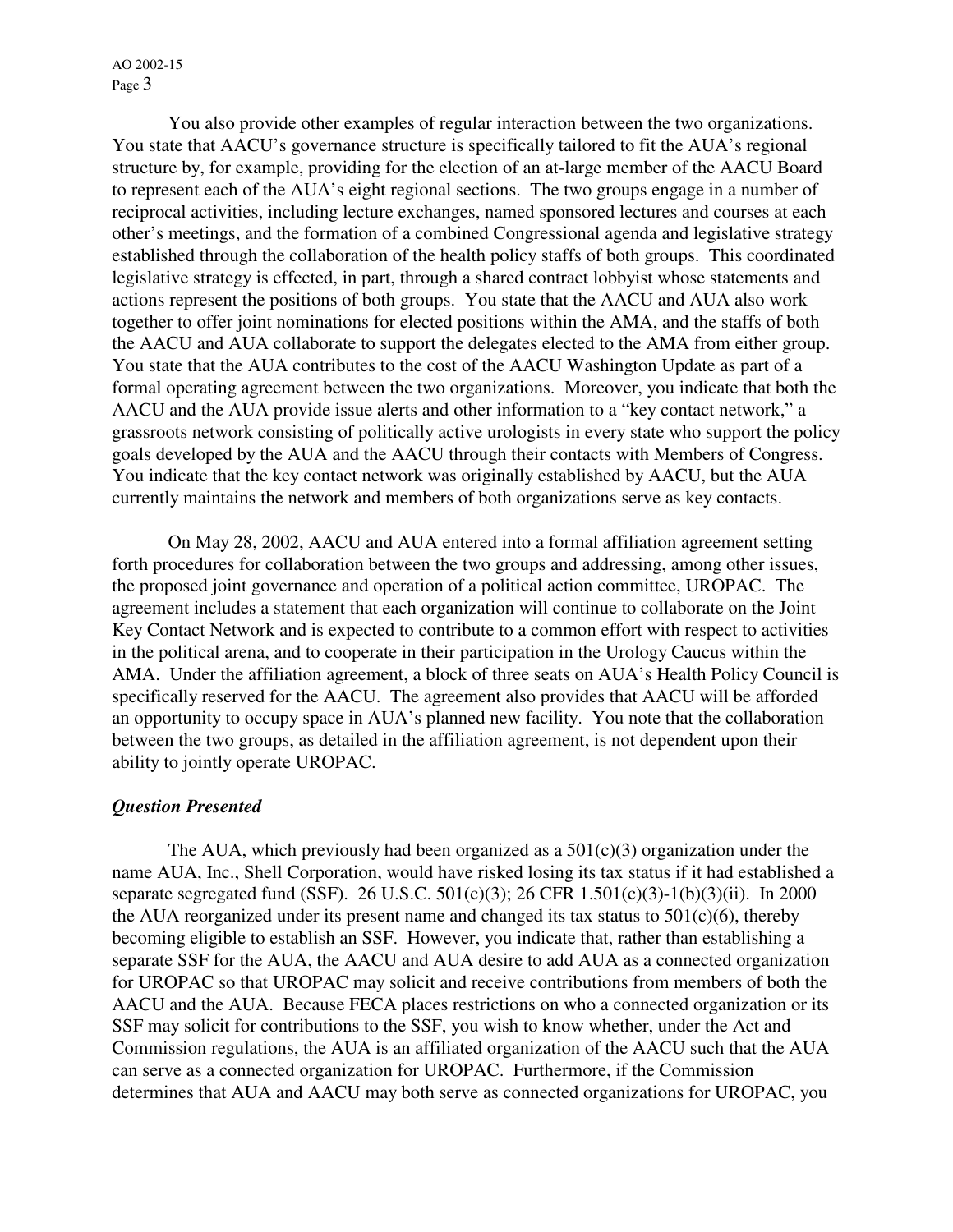$\overline{a}$ 

ask whether UROPAC will be permitted to solicit contributions from the memberships of both the AUA and the AACU.

#### **Analysis and Conclusions**

Based on the following consideration of the affiliation factors in the context of the overall relationship between AACU and AUA, the Commission concludes that AACU is affiliated with AUA and both entities may therefore serve as connected organizations for the same SSF.

#### *Statutory Provisions and Commission Regulations*

Under the Act and Commission regulations, a corporation, including an incorporated trade association,<sup>2</sup> that directly or indirectly establishes, administers, or financially supports an SSF or other political committee is a "connected organization" of that SSF. 2 U.S.C. 431(7); 11 CFR 100.6(a). That corporation may use general treasury funds for the establishment, administration, and solicitation of contributions to its SSF, and such support does not result in a contribution to that fund. 2 U.S.C. 441b(b)(2)(C); 11 CFR 114.1(a)(2)(iii) and 114.5(b). A trade association that consists of individual members and that serves as the connected organization for an SSF may solicit its individual members on behalf of that SSF subject to the provisions of 11 CFR 114.7. *See* 11 CFR 114.7(c). As provided in 11 CFR 114.7(a), such a trade association, or an SSF established by such trade association, is permitted to solicit the members and executive or administrative personnel, and the families thereof, of that trade association for contributions to the SSF. *See also* 2 U.S.C. 441b(b)(2)(C) and (4)(A)(i).

The Act and Commission regulations provide that committees, including separate segregated funds, are affiliated when they are established, financed, maintained or controlled by the same corporation, person, or group of persons. 2 U.S.C.  $441a(a)(5)$ ; 11 CFR 100.5(g) and 110.3(a). Two trade associations may jointly serve as connected organizations for a single SSF, but each of the connected organizations must be affiliated with each other. *See* Advisory Opinions 1988-14 and 1980-18. All political committees established by affiliated trade

 $2$  Under Commission regulations, a trade association is generally a membership organization of persons engaged in a similar or related line of commerce without operating a regular business of the kind normally operated for profit. *See* 11 CFR 114.8(a). As one type of membership organization, the trade association must also possess certain attributes. It must (i) be composed of "members," some of whom are vested with the power and authority to operate the organization pursuant to its bylaws or other formal organizational documents; (ii) expressly state the qualifications for membership in its bylaws or other formal organizational documents; (iii) make its bylaws and other formal organizational documents available to its members upon request; (iv) expressly solicit persons to become members; (v) expressly acknowledge the acceptance of membership, such as by sending a membership card or inclusion on a membership newsletter list; and (vi) not be organized primarily for the purpose of influencing the nomination or election of any individual to Federal office. 11 CFR 100.134(e) and 114.1(e)(1) (defining "membership organization"); *see also* 11 CFR 100.134(f) and 114.1(e)(2) (defining "members").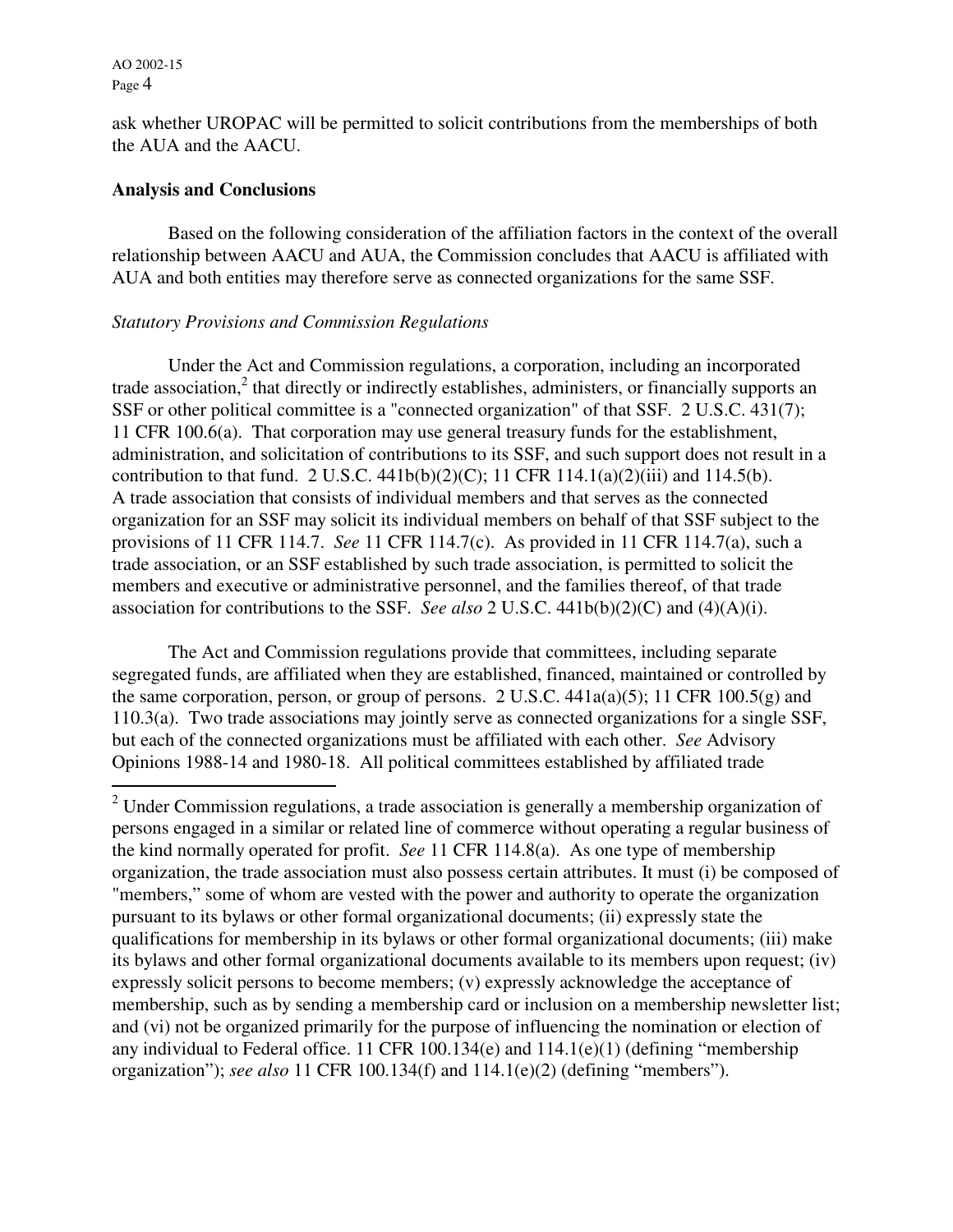$\overline{a}$ 

associations are considered to be one political committee for the purpose of the Act's contribution limits, and may make unlimited transfers of funds to each other. *See* 2 U.S.C. 441a(a)(5); 11 CFR 110.3(a)(1) and 102.6(a)(1).

 Where an entity, such as a trade association, is not formally a subsidiary of another entity, Commission regulations provide for an examination of various factors in the context of the overall relationship between the entities to determine whether the entities are affiliated. 11 CFR 100.5(g)(4)(i) and (ii)(A)-(J), and 110.3(a)(3)(i) and (ii)(A)-(J).<sup>3</sup> These factors are also used to determine whether a connected or "parent" organization is affiliated with another organization for the purposes of establishing the class of persons from whom contributions may be solicited. 11 CFR 114.5(g)(1).<sup>4</sup>

 The factors relevant to the present analysis are: (B) whether a sponsoring organization or committee has the authority or ability to direct or participate in the governance of another sponsoring organization or committee through provisions of constitutions, by-laws, contracts or other rules, or through formal or informal practices or procedures; (D) whether a sponsoring organization or committee has a common or overlapping membership with another sponsoring organization or committee which indicates a formal or ongoing relationship between the sponsoring organization or committees; (E) whether a sponsoring organization or committee has common or overlapping officers or employees with another sponsoring organization or committee which indicates a formal or ongoing relationship between the organizations or committees; (F) whether a sponsoring organization or committee has any members, officers, or employees who were members, officers, or employees of another sponsoring organization or committee which indicates a formal or ongoing relationship or the creation of a successor entity. 11 CFR 100.5(g)(4)(ii)(B) and (D) through (F), 110.3(a)(3)(ii)(B) and (D) through (F); *see, e.g.,*  Advisory Opinion 1988-14.<sup>5</sup> The list of ten circumstantial factors set out at 11 CFR  $100.5(g)(4)(ii)$  and  $110.3(a)(3)(ii)$  is not an exclusive list, and other factors may be considered. *See* Advisory Opinion 1995-36.

<sup>3</sup> Specifically, the regulations, at 11 CFR 110.3(a)(3)(ii), state in part: The Commission will examine these factors in the context of the overall relationship between committees or sponsoring organizations to determine whether the presence of any factor or factors is evidence of one committee or organization having been established, financed, maintained or controlled by another committee or sponsoring organization.

<sup>4</sup> The Bipartisan Campaign Reform Act of 2002 ("BCRA"), which went into effect on November 6, 2002, does not change the analysis of affiliation between these two corporations. <sup>5</sup> In Advisory Opinion 1988-14 the Commission considered a similar request from two corporations for a determination that they were affiliated and thus may jointly operate a single SSF. In that Opinion, the Commission advised the corporations that they were affiliated because, among other things, (1) the two corporations shared many of the same officers and directors; (2) the governing bodies of each corporation overlapped and many of the same individuals were vested with authority to direct both corporations; and (3) the decisions of officers and directors of both corporations were influenced by substantially the same persons.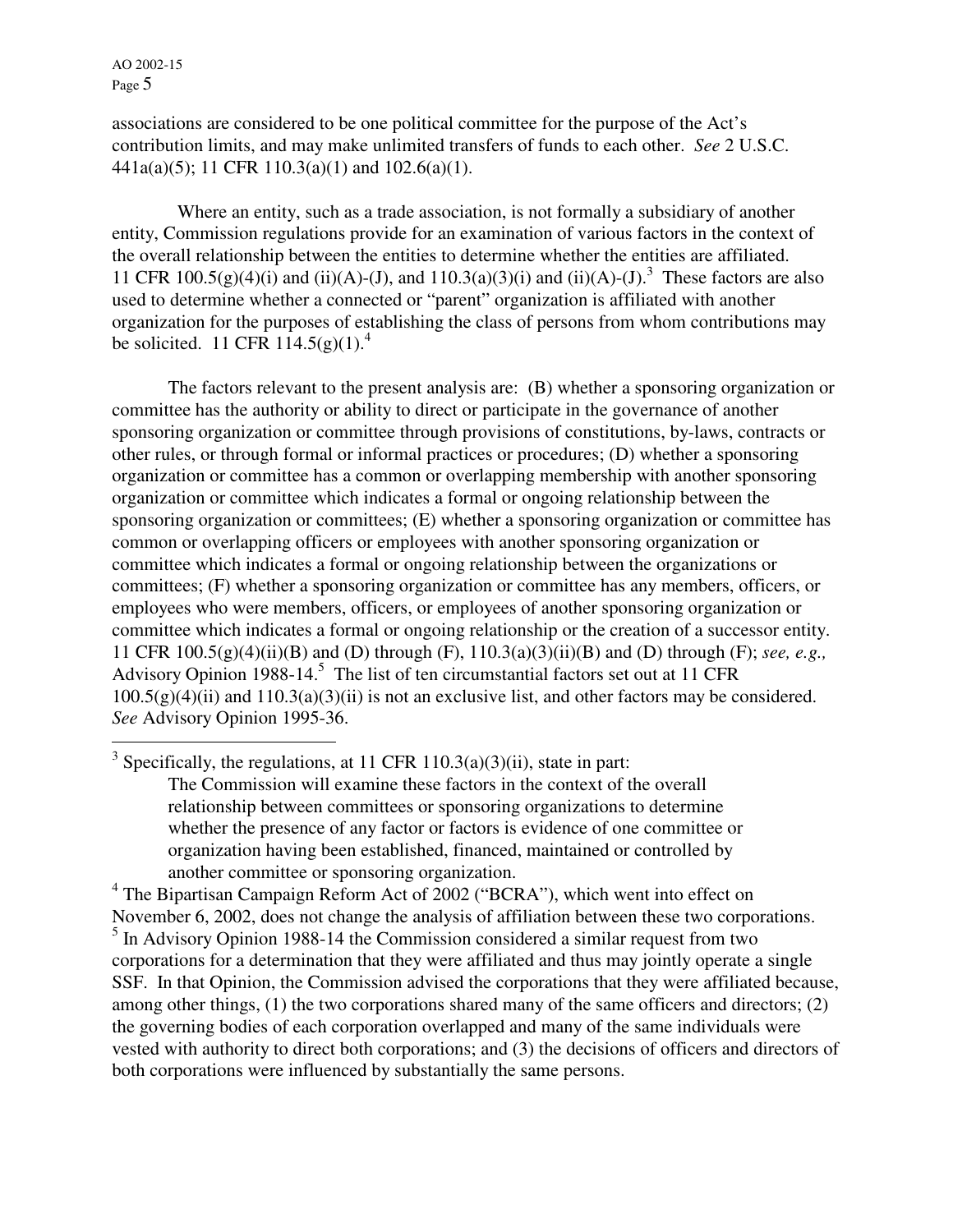## *Application and Legal Conclusions*

### *Affiliation of AACU and AUA*

The relationship between AACU and AUA obviously does not fall within the generally accepted meaning of a corporate parent and subsidiary relationship since neither entity has issued any shares of stock or holds any stock or other ownership interest in the other. Nor do they fit within any of the other categories of *per se* affiliation at 11 CFR 100.5(g)(3) or 110.3(a)(2). Therefore, the Commission analyzes the relationship between the two incorporated trade associations based on the relevant affiliation factors provided in 11 CFR 110.3(a)(3)(ii)(B) and (D) through (F) to determine whether AACU and AUA are affiliated. *See also* the identical factors in 11 CFR 100.5(g)(4)(ii)(B) and (D) through (F). The Commission reviews the interactions of both entities within the context of their overall relationship. 11 CFR  $100.5(g)(4)(ii)$ ,  $110.3(a)(3)(ii)$ .

### *1. Membership Overlap*

The overlap in the membership between two sponsoring organizations under affiliation factor (D) is particularly significant in the present analysis. According to your representations, approximately 71 percent of the 3,935 AACU members are also members of AUA, and 100 percent of the persons eligible to hold office in the AACU are also AUA members. $<sup>6</sup>$  Those</sup> active members of the AACU who have not already joined the AUA are formally encouraged to do so by the AACU. AACU Bylaws, Article II, section 2(f).

#### *2. Participation in Governance*

Moreover, this broad membership overlap is part of the structural design that indicates each entity's participation in the governance of the other. 11 CFR  $100.5(g)(4)(ii)(B)$ ,  $110.3(a)(3)(ii)(B)$ . The AACU bylaws establish membership in the AUA as a qualification for holding elected office in the AACU, thus mandating that all of its officers and committee members are also AUA members. Furthermore, under the AUA bylaws and the new affiliation agreement between the two groups, a block of three seats on AUA's key Health Policy Council is specifically reserved for the AACU. The AACU bylaws also formally require an AUA presence on the AACU's Government Relations Committee. As noted above, there is a 100 percent membership overlap of the Active Unified members who vote and hold office.

<sup>&</sup>lt;sup>6</sup> This is similar to Advisory Opinion 1995-12, in which the Commission determined that a State association was affiliated with a related national association where 83 percent of the national members were members of the State association and 65 percent of the State association members were members of the national association. Compare the membership overlap data for groups that were not affiliated in Advisory Opinions 2002-11 (21 and 17 percent), 2000-28, n.4, and 1996- 38.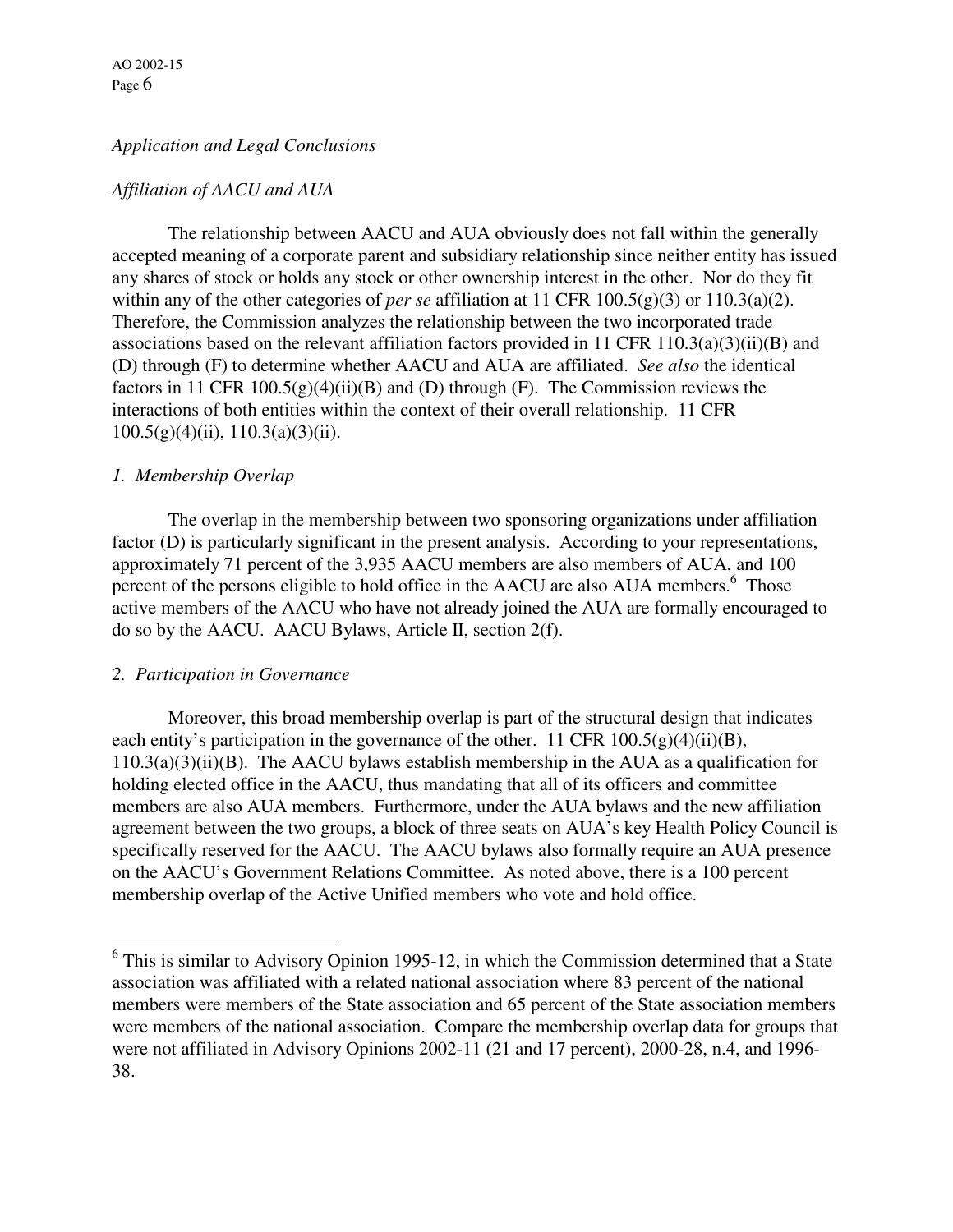## *3. Overlap Between Current Board Members*

The overlapping Board membership of the two entities is also relevant. 11 CFR 100.5(g)(4)(ii)(E), 110.3(a)(3)(ii)(E); *see also* Advisory Opinion 1988-14. According to your request, at least one person currently serves as a member of both the AACU and AUA Board of Directors.<sup>7</sup> Six current AACU officers or Board members, in addition to the AACU's immediate past-president and president-elect, serve on the 14-member Health Policy Council, a key policymaking committee for the AUA. The AACU Board, and thereby the actions of the organization, is entirely controlled by persons who must, as a condition for holding elected office in the AACU, also be members of the AUA. Similarly, all of the members of the AUA Board are also AACU members, although that does not appear to be a requirement for holding a Board position.

# *4. Participation of Former Board Members*

An examination of the current participation of former members, officers, and members of the Board for each organization, relevant under affiliation factor (F), also points towards an ongoing relationship between AACU and AUA. You have provided several examples where a person has served as an officer for the AACU and then later served as an officer for the AUA, or *vice versa*, and such practices are apparently typical.

# *5. Additional Indicators of the Relationship Between AACU and AUA*

Finally, the Commission recognizes several other indicators of an ongoing commitment to joint endeavors. The fact that AACU and AUA coordinate their national lobbying efforts, including the continued collaboration on the Joint Key Contact and the employment of the same lobbyist to provide joint representation for the two groups, is indicative of a close, ongoing relationship between the two entities as organizations formed for the same purpose and working together for those purposes.<sup>8</sup> You state that it is the current practice for the AUA and AACU that each has a specific role at the other's annual convention through the provision of booths and/or sponsored lectures. The affiliation agreement provides for the continuation of that practice, as well as for other forms of official involvement between the two entities. These joint efforts are not, you assert, dependent on the ultimate relationship between AUA and UROPAC.

# *6. Conclusion*

Based on the foregoing consideration of the affiliation factors in the context of the overall relationship between AACU and AUA, the Commission concludes that AACU is affiliated with AUA, and thus they may both serve as connected organizations of UROPAC.

<sup>&</sup>lt;sup>7</sup> There are 12 members of the AACU Board and 16 members of the AAU Board.

<sup>&</sup>lt;sup>8</sup> Compare with Advisory Opinion 1999-39, noting the absence of overlap in lobbying services between two organizations found to be disaffiliated.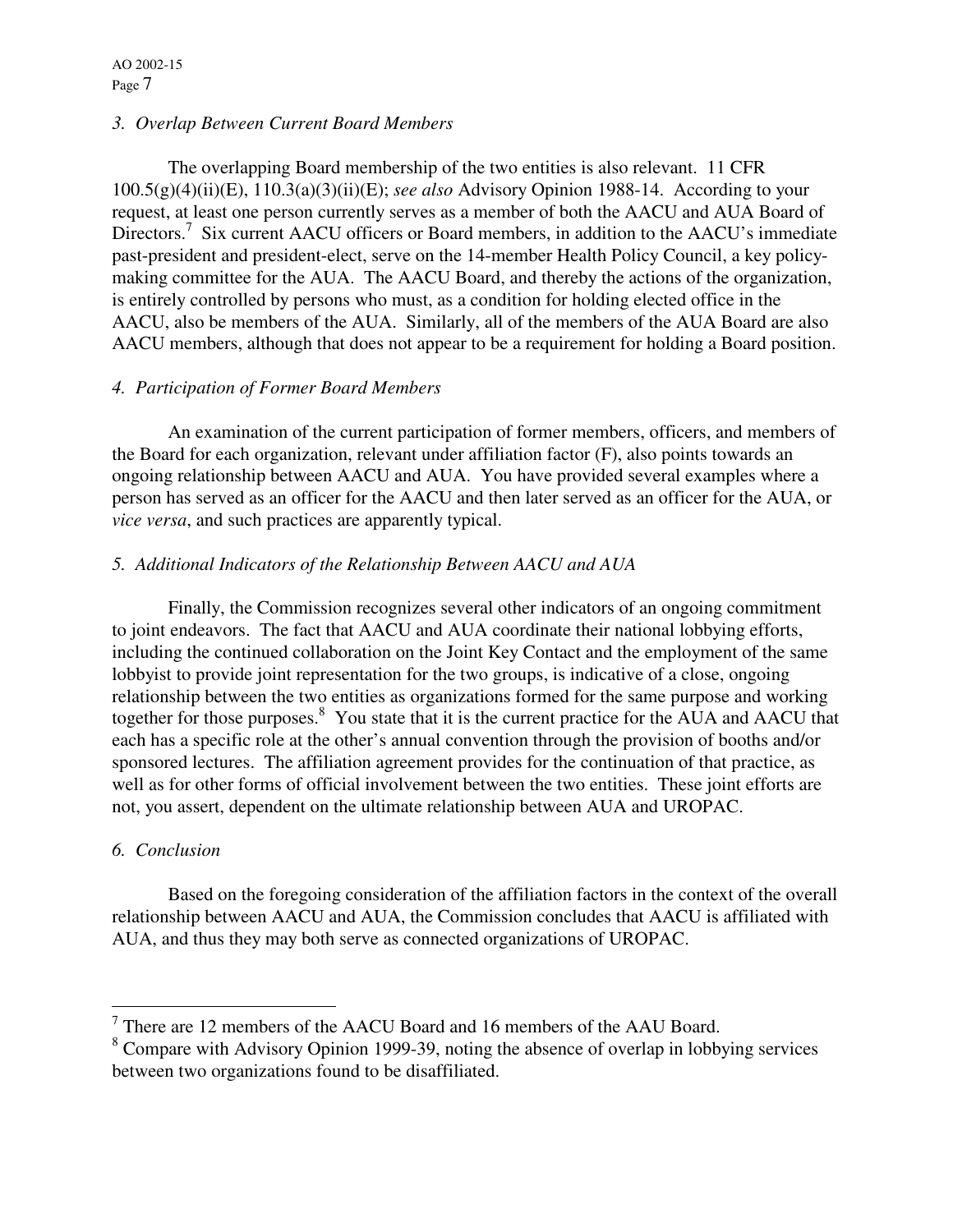$\overline{a}$ 

### *Consequences of Affiliation and Connected Organization Status*

#### *1. Solicitation of Contributions*

Under the affiliation criteria provided in 11 CFR  $100.5(g)(4)(ii)$  and  $110.3(a)(3)(ii)$ , AUA is affiliated with AACU and may serve as a connected organization for UROPAC. Thus, UROPAC, or AACU or AUA on behalf of UROPAC, may solicit otherwise lawful contributions from individuals who are members, as well as executive or administrative personnel, and the families thereof, of AACU, AUA, or both. 11 CFR 114.7(a) and (c).

### *2. Statement of Organization*

 Currently, UROPAC's statement of organization lists the AACU as its sole connected organization. Although the Commission has interpreted the Act and regulations to permit either or both of the connected organizations to pay administrative and solicitation expenses for a single SSF under their joint operation, such an SSF must list each of the affiliated committees (if any) and each of the connected organizations. 2 U.S.C.  $433(b)(2)$  and (c); 11 CFR 102.2(a)(1)(ii) and (2); *see, e.g.,* Advisory Opinions 1997-13, 1996-49, 1992-17, 1989-8, and 1988-14. Thus, under your proposal, AUA is a connected organization and UROPAC's Statement of Organization must be amended within 10 days of the receipt of this opinion to list both the AUA and the AACU as its connected organizations. *See* Advisory Opinion 2001-18. Moreover, the official name of the SSF must also be changed in its Statement of Organization to incorporate the full names of both of its connected organizations.<sup>9</sup>

 $9$  Under the Act and Commission regulations, the name of any SSF must include the full names of its connected organizations "on the fund's Statement of Organization, on all reports filed by the fund," and in required disclaimer and disclosure notices. 2 U.S.C.  $432(e)(5)$ ; 11 CFR 102.14(c), 109.11, 110.11; *see also* Advisory Opinions 2002-4, 1993-7, 1989-8, 1988-42, 1988- 14, and 1987-26. While the regulations also permit, for limited purposes, the use of a "clearly recognizable abbreviation or acronym by which the connected organization is commonly known," the abbreviation or acronym must be a clearly recognized name that gives adequate notice to the public as to the identity and sponsorship of the SSF. 11 CFR 102.14(c). For example, an SSF may make contributions using its acronym or abbreviated name. However, when an SSF uses such an abbreviation or acronym, the SSF must also include the abbreviation or acronym, in addition to the full names of its connected organizations, "on the fund's Statement of Organization, on all reports filed by the fund," and in required disclaimer and disclosure notices. 11 CFR 102.14(c).